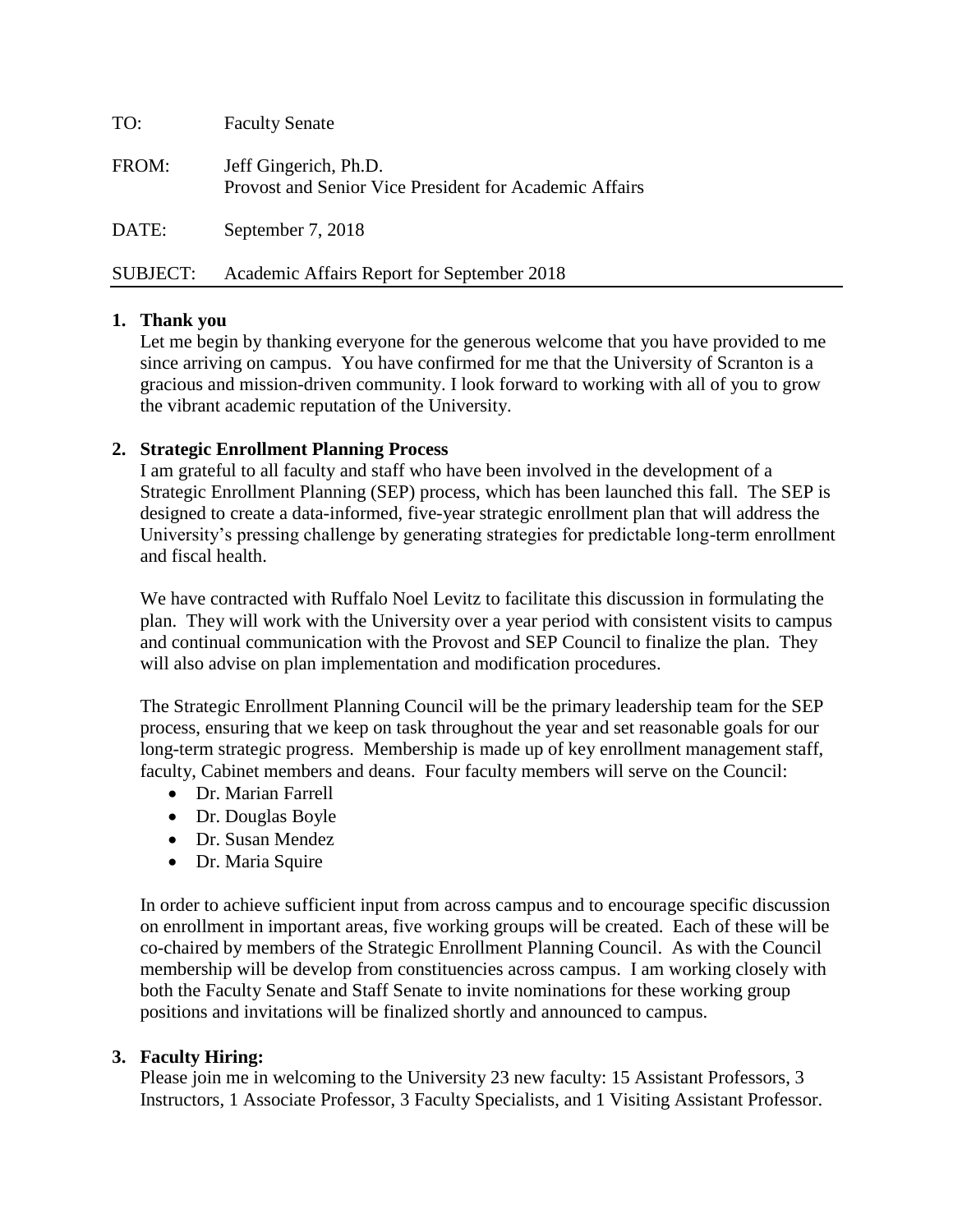A new faculty orientation session was conducted on August 21 in conjunction with the CTLE. Faculty responsibilities, evaluation process, assessment, Title IX, CTLE resources and the mentor- mentee programs were all on the Agenda. For a list of new faculty see Attachment 1.

In addition, thirty-four non-tenure track contracts were renewed.

### **4. Fulbright Scholars and Visiting Faculty:**

We are excited to have four Fulbright foreign language teaching assistants taking courses and teaching their native languages:

- Maryann Ahmed, Bahrain
- Juan Ruiz, Colombia
- Minori Koga, Japan
- Laura Martel, France

We also welcome one incoming faculty member thorough our arrangement with the Taiwan Ministry of Education and the University:

 Cia Ying Liao of Taiwan, B.A. in Political Science, National Cheng Kung University, Taiwan; M.A. in Applied Chinese Language and Culture, National Taiwan Normal University, Taiwan.

#### **5. Administrative Searches Update:**

KSOM Dean Search: We will soon launch a search for the new Kania School of Management (KSOM) Dean. In accordance with Faculty Handbook, the President will be assisted in filling the vacancy by a Search Committee which will include (among other staff and administration) two full-time faculty members elected by and from the college/school/Library seeking a Dean, and one other full-time faculty member elected at large. Faculty Senate is currently developing the election process to fill these positions on the search committee.

CAS Assistant Dean: Julee Modzelewski has been named Assistant Dean in the College of Arts and Sciences. For the past seven years Julee has been the Communication Department's secretary. Prior to that she worked as a Human Resources Administrator at TMG Health. Julee received her BA in communication with a minor in English from Marywood University. She is currently completing a BS in Psychology and a Master of Accountancy at The University of Scranton.

#### **6. Rankings:**

- *U.S. News & World Report'*s Best Colleges has ranked The University of Scranton among the 10 top master's universities in the North for 24 consecutive years; in the 2018 edition, Scranton placed sixth. Recently, the University was recognized for "Service Learning" and among the "Best Colleges for Veterans."
- In its 2018 guidebook, three Kania School of Management programs ranked among the top in the nation on *U.S News & World Report's* business specialty lists:
	- › Accounting ranked No. 17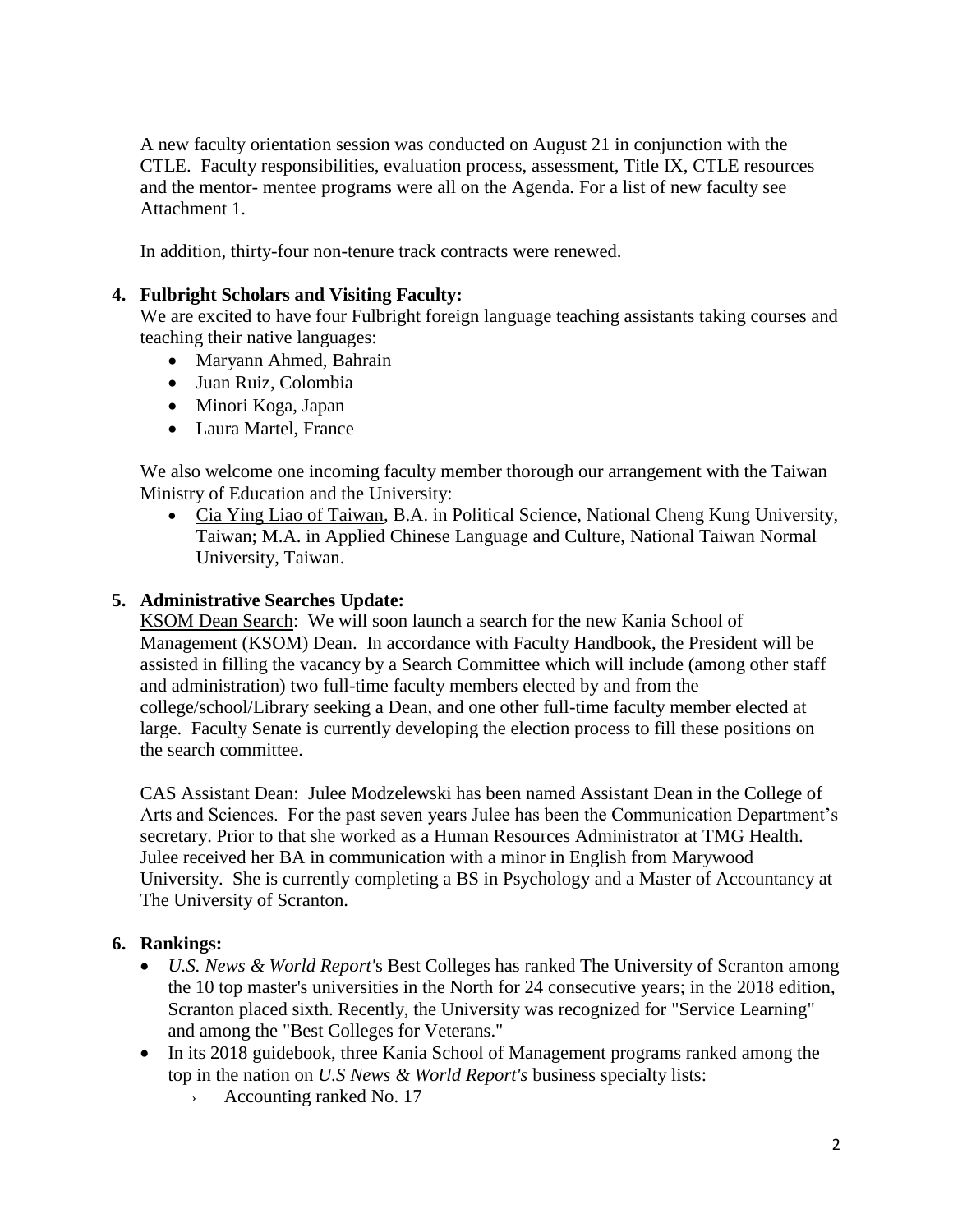- › Finance ranked No. 17
- Entrepreneurship ranked No. 22
- The National League of Nursing named Scranton's nursing program a **"**Center of Excellence".
- The University of Scranton ranked among the nation's best values for a college education based on educational quality, affordability and alumni success, according to a 2018 ranking by *Money* magazine published in August. The multifaceted methodology analyzed data on 26 factors in order to rank the 727 "best performing colleges" in America. Scranton, at No.191 in the nation, had the  $7<sup>th</sup>$  highest ranking of the 25 Jesuit colleges listed. Scranton is the highest ranked school in Northeastern Pennsylvania.
- The University of Scranton ranks among the top 12 percent of colleges in the nation for alumni earnings, according to "Best Universities and Colleges by Salary Potential" 2017- 2018 college salary report published online by PayScale. The report ranked U.S. colleges based on the median salary reported of alumni early in their careers (from zero to five years of work experience) and at mid-career (10 or more years of work experience).

#### **7. Faculty Development:**

#### *Faculty Grants:*

During the 2017-2018 academic year the following grants were awarded to our faculty: 3 Intersession Grants, 7 Summer Grants, and 4 Clavius Grants were awarded to 8 faculty members. The Office of Research and Sponsored Programs awarded 7 President's Fellowships for Summer Research.

#### *Faculty Travel*

Faculty travel funds supported 151 faculty traveling to 196 conferences in 2017-2018.

| Sabbaticals       |                  |                         |
|-------------------|------------------|-------------------------|
| <b>Fall 2018</b>  | Spring 2019      | Academic Year 2018-2019 |
| Aram Balagyozyan  | Michael Friedman | Ann Feeney              |
| Dona Carpenter    | Renee Hakim      | Christie Karpiak        |
| Hyuk Cheong (Pre- | Maria Johnson    | Declan Mulhall          |
| Tenure)           | Daniel Mahoney   | Gretchen Van Dyke       |
| Robert Smith      | Edward Scahill   |                         |
| Taewan Kim        |                  |                         |

#### 8. **Department Chairpersons:**

The annual retreat for the department chairs was held on August  $22<sup>nd</sup>$ . The agenda included presentations by the deans on their goals for 2018-2019 as well as future plans, Mr. Steinmetz gave an update on the current and future financial situation, and brief reports on human resource issues, information regarding Title IX, and information on data analytics were also presented. Mr. Lew Sanborne, from Ruffalo Noel Levitz, met with the chairs to discuss the development of the Strategic Enrollment Plan.

#### **9. Provost Events and Deadlines:**

#### *Intersession Grant Proposals*

The deadline for full-time faculty interested in submitting a proposal for an Intersession Grant is October 5, 2018.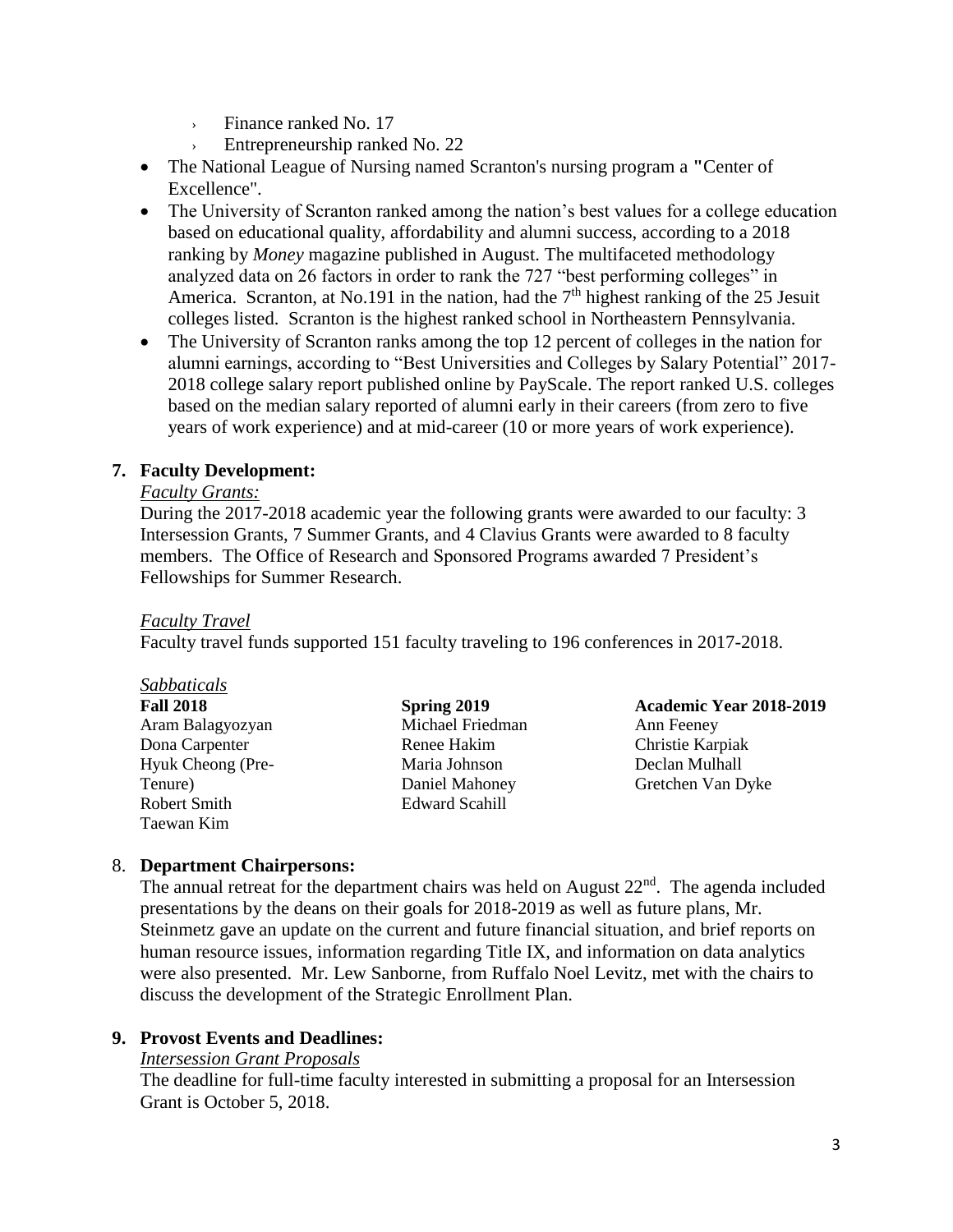## *Rank and Tenure*

The timeline for applications for rank or tenure was distributed the first week of the semester and is available on the Provost's website. The deadline for faculty members to inform the provost's office of his or her intent to apply is September 28<sup>th</sup> and dossiers are due on October  $31<sup>st</sup>$ . A public meeting designed to inform faculty of the rank and tenure policies and procedures was held on Thursday, September  $27<sup>th</sup>$  at noon in the Provost's Conference Room.

## **10. International Studies**

Total international students this fall (F and J Visa types) is 72. The breakdown of the international student population is as below:

| New graduate students in the summer (Saudi Arabia)                |  |  |
|-------------------------------------------------------------------|--|--|
| New graduate students in the fall (Saudi Arabia, Philippines,     |  |  |
| Bangladesh, Mexico, China and Nigeria)                            |  |  |
| New exchange undergraduate students in the fall (S Korea, Taiwan, |  |  |
| Colombia, Spain and Ireland)                                      |  |  |
| New exchange graduate student in the fall (El Salvador)           |  |  |
| Returning students                                                |  |  |
| <b>Total</b>                                                      |  |  |

# **11. Study Abroad**

### *Developing our own Global Sites:*

Initial investigations into Cusco Peru to replace Cochabamba Bolivia will take place in October. Uganda continues to be developed by Nursing, Theology, PT and Health Administration. In January we will be visiting Zagreb Croatia to investigate possibilities of collaborating with the Jesuit college there as a global site for Scranton.

### *Global Credential:*

We are still waiting on approval of this credential.

### *Faculty Led Study Abroad Policy:*

We are still waiting on finalization of this policy.

### *Incentives for Faculty:*

- **Global Fund:** This fund has been created by the Provost's strategic fund. It will support the mentoring of faculty who have never led a travel course abroad with the goal of creating new travel courses.
- **Provost fund:** A proposal to repurpose the Provost Award fund to support faculty led programs was passed by the provost's council but we are waiting on final word about this fund.
- **Center for Global Engagement:** An initial draft of a proposal for this Center has been written and submitted to Provost.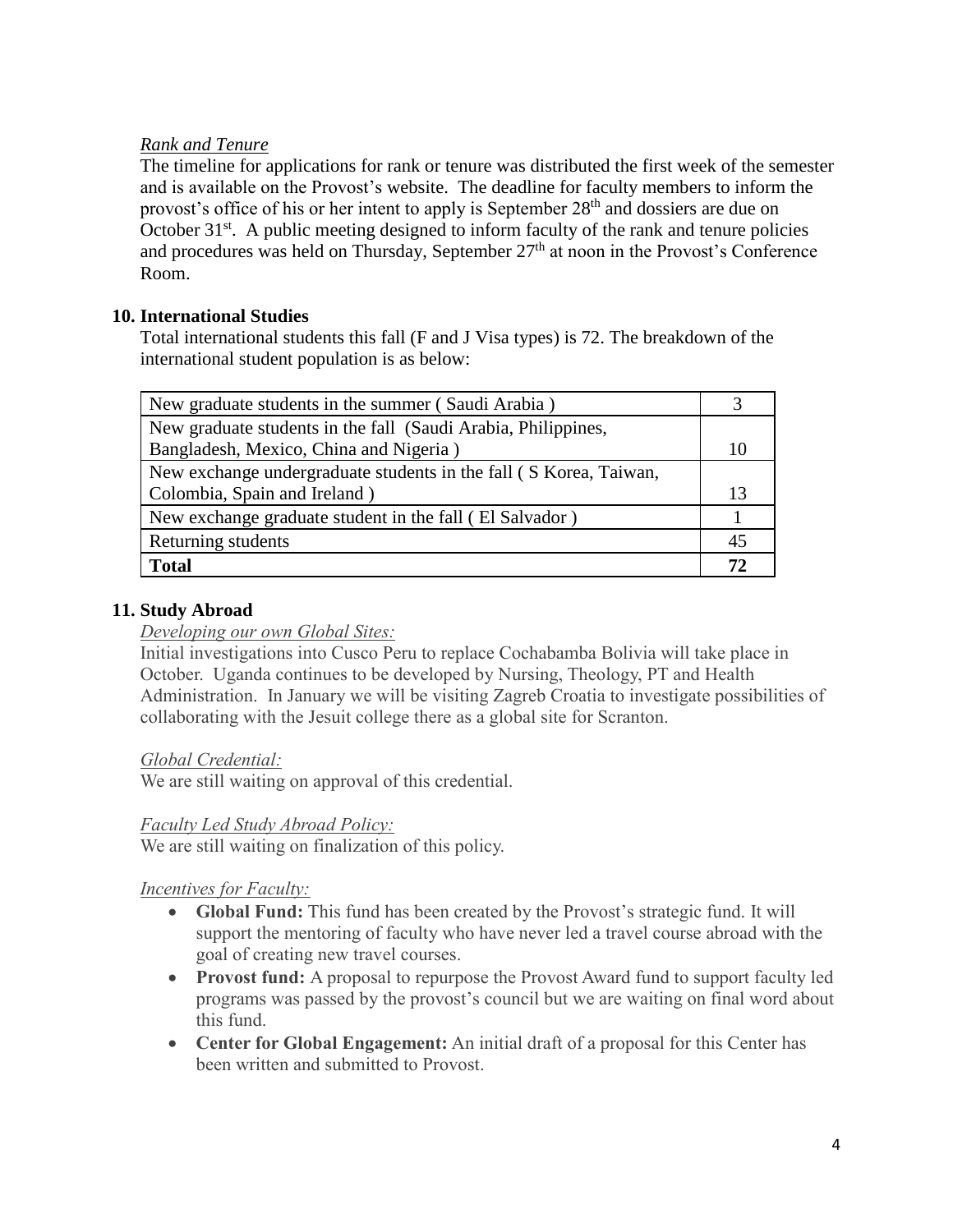| 2017-2018 Academic Year |      |
|-------------------------|------|
| Fall                    |      |
| Intersession            | 152  |
| Spring                  |      |
| Summer                  | 44   |
| <b>Total</b>            | 2.72 |

#### *Metrics:* Students who studied abroad in the 2017-2018 Academic Year

# **12. Planning & Institutional Effectiveness**

The Office of Planning & Institutional Effectiveness is preparing the University's annual strategic plan progress report, which will be released via the [scranton.edu/strategicplan](http://www.scranton.edu/strategicplan) web site in December. This report includes strategic metrics and summary of achievements made during the last academic year, drawing from departmental and divisional annual reports and other sources. This year's report will include mid-point reflection on the plan's overall success to date, drawing data from a strategic planning survey conducted on campus in 2017- 2018. Reflection on our planning processes, inclusive of the strategic plan and other institutional planning efforts, is important part of our Middle States Self-Study.

In late spring, proposals for a second round of strategic initiatives funding were received by the Planning Office and reviewed by the University Planning Committee. Sixteen proposals were funded for 2018-2019, with awards totaling \$188,000; to date, the University has invested over \$430,000 in strategic initiatives activities. Visit [www.scranton.edu/strategicplan](http://www.scranton.edu/strategicplan) to learn more about funded projects.

Work also continues on the development of a replacement for the current Annual Report System, which captures annual planning, reporting and resource requests. Reports are completed by all academic chairpersons and departmental and divisional leaders. The new design draws from formal assessments and informal feedback to the system and related processes. Planning and Institutional Effectiveness and Division of Information Technology are partnering on this initiative, and are currently preparing for demonstrations and a pilot during the fall semester. The new system is expected to launch in spring 2019.

# *Policy, Governance, and Compliance:*

An inventory of university policies is underway. The goal of this exercise is to help identify policy gaps which may exist, and create an important opportunity for the updating of policies in various areas. This activity serves as a means of assessment related to policy and governance for our MSCHE self-study, including the compliance reporting component of that process, and should guide other policy improvement activities in the years to come. As part of the Middle States Self-Study, the Assistant Provost for Planning is leading a collaborative working group to prepare the University's two required compliance reports, which collate a number of documents and policies in support of the University's compliance with Middle States' Requirements for Affiliation and eight federal accreditation-relevant legislative requirements under the Higher Education Opportunity Act. As part of this process,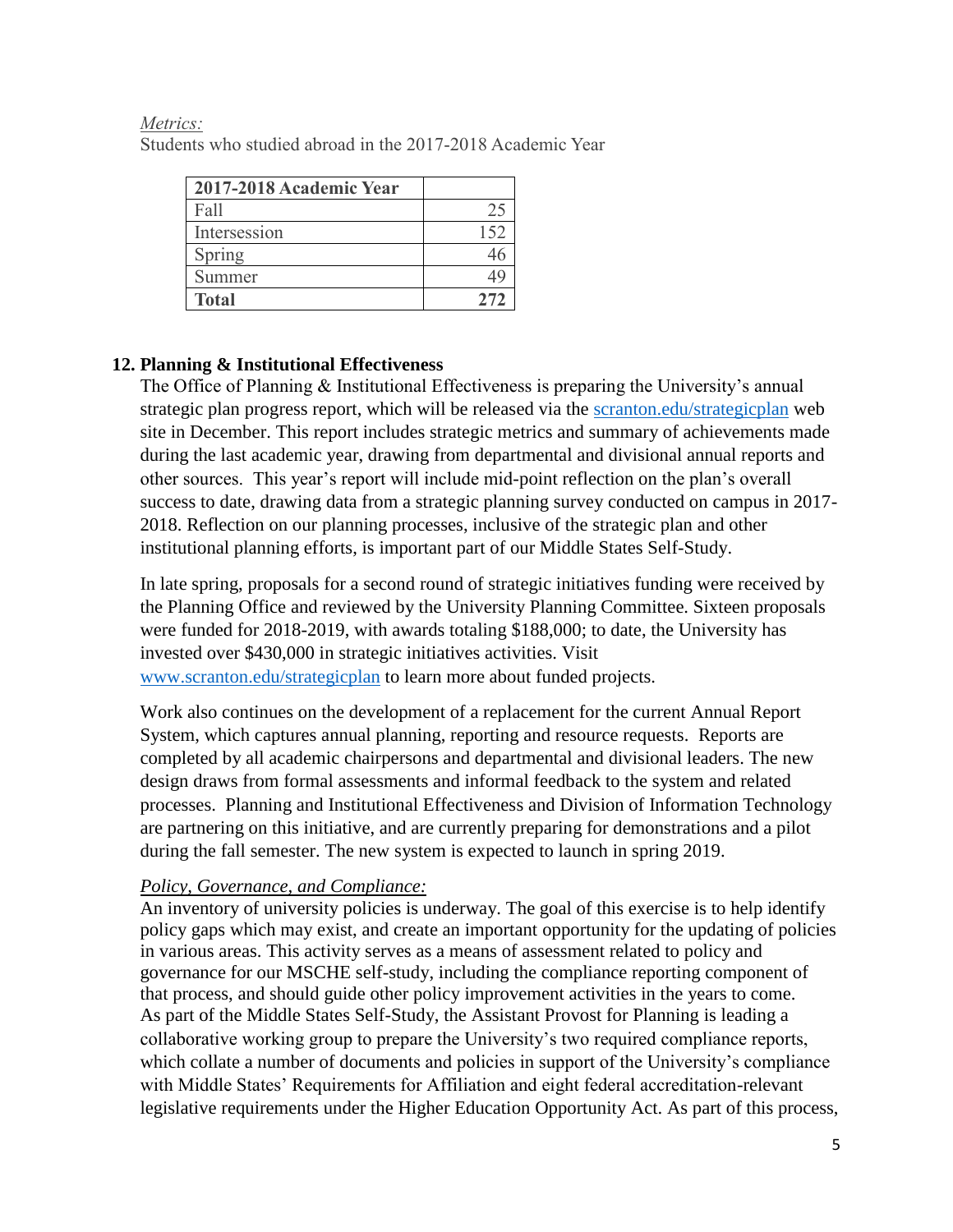a number of policies have been reviewed, renewed, or created to meet compliance directives, many through the work of the Provost's Committee on Academic Policy and Compliance.

### *Middle States Self-Study Update: September 2018*

After a 2017-2018 academic year spent researching and analyzing their assigned Standards, the seven Working Groups completed their reports in May. A campus review followed in June, as we posted the reports and solicited comments. Over the summer, the Self-Study Co-Chairs worked to complete and compile the full report, including gathering additional and new evidence and communicating information in a streamlined manner. In October, the cochairs will share a draft of the full self-study report with the campus and key bodies for further broad input before sending it to the Middle States Team Chair who will visit campus November 8-9. The Board of Trustees will review the full report and vote on approval at the November meeting.

### **13. Office of Educational Assessment**

The Office of Educational Assessment (OEA) is beginning its fifth year of operation. As part of the Self Study process for Middle States accreditation, I have prepared and sent a progress report to Dr. Gingerich on the office's efforts and achievements since its establishment. In addition, we have completed one full implementation cycle of the University's Comprehensive Plan for Assessment of Student Learning. Finally, we are fully engaged with the Middle States Steering Committee in preparing the report addressing the criteria for Standard V, Educational Effectiveness Assessment.

## **14. College Updates**

### *College of Arts and Sciences*

- Timothy Foley, Ph.D., in the Chemistry Department was named the 2018 Alpha Sigma Nu Teacher of the Year. The award, formally known as the Gannon Award was established in 1969. The award recognizes outstanding teaching among faculty. Student members of Alpha Sigma Nu select the professor to be honored.
- Marc Seid, Ph.D. was awarded \$200,703 from a National Science Foundation collaborative research grant to study "Social brains and solitary bees: A phylogenetic test of the effect of social behavior on brain evolution across multiple gains and losses of sociality."
- Daniel Haggerty, Ph.D., professor of philosophy and director of the SJLA program was been named Teacher of the Year by the class of 2018. The award honors a faculty member who maintains high standards of academic excellence and fairness, and through enthusiasm and dedication, inspires the interest of student in a field of education.
- A new affiliation between the University of Scranton and Duquesne University School of Law gives Scranton student the option of automatic admission to the law school after completion of 3 years at Scranton and a minimum scholarship of \$25,000 per year while at Duquesne for student who meet program requirements.